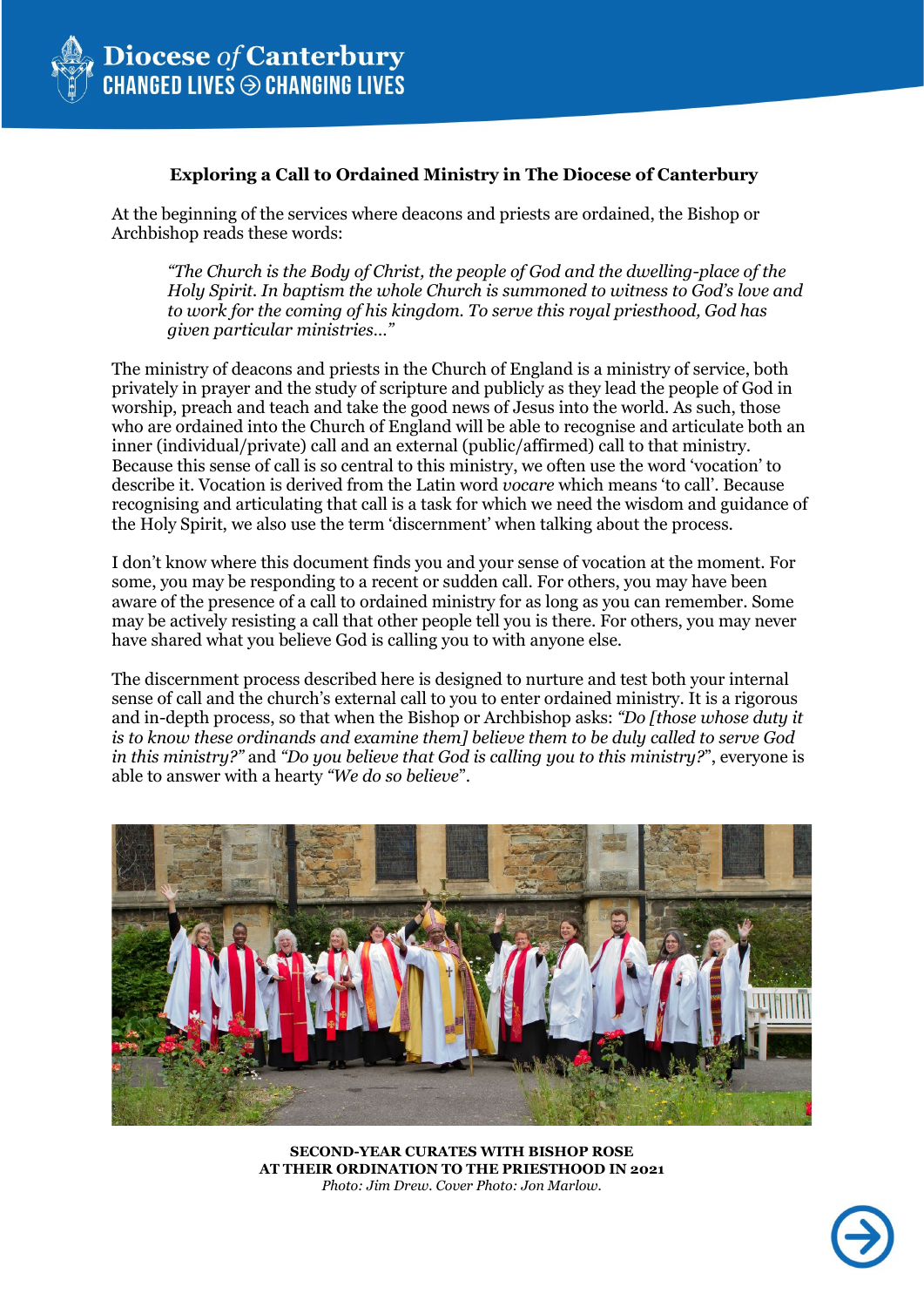

### **The Shape of the Discernment Process**.

The diagram below shows the different stages which make up the discernment process in the Diocese of Canterbury. This includes aspects that are unique to this diocese and also a standardised national process which is used across the Church of England. The process is overseen by The Revd Jon Marlow, The *Diocesan Director of Ordinands (DDO*) and you will be working with Jon or one of team of *Assistant Diocesan Directors of Ordinands* (ADDOs). ADDOs are ordained Deacons or Priests who are in active ministry in the diocese. The rest of this booklet explains these different stages and the paperwork and preparation which is needed for each one.



The DDO Team and all those who are involved in the process are there to advise Bishop Rose as she makes the decision whether to sponsor you for theological training and subsequently, whether to ordain you. What all these bishop's advisors are discerning is the extent to which you inhabit six qualities:

- Love for God
- Call to Ministry
- Love for People
- Wisdom
- Faithfulness
- Potential

These are not treated as abstract concepts, but are seen in four domains, Christ; the Church; the World and the Self. The grids at the end of this booklet begin to explain how the six would be seen in the four domains for both a Distinctive Deacon and a Priest. All stages of the local and national process will unpack, explore, and assess the 24 statements which occur in the intersections between the six qualities and four domains.

# **Starting to Explore a Call to Ordained Ministry**

To start this process, you will need to be involved in the life of a local Church of England congregation in the Diocese of Canterbury and we recommend that you spend some time with the leaders of this congregation talking about and praying for your ministry and your calling. Please remember that the ministry which you are currently involved with is just as much a vocation as that of your Vicar, Curate or Chaplain and ordained ministry is just one aspect of the church's wider vocation "*to witness to God's love and to work for the coming of his kingdom".*

Because all vocations are valuable, the stage before entering the formal process of discernment to the ordained ministry involves exploring what the Bible has to say about our

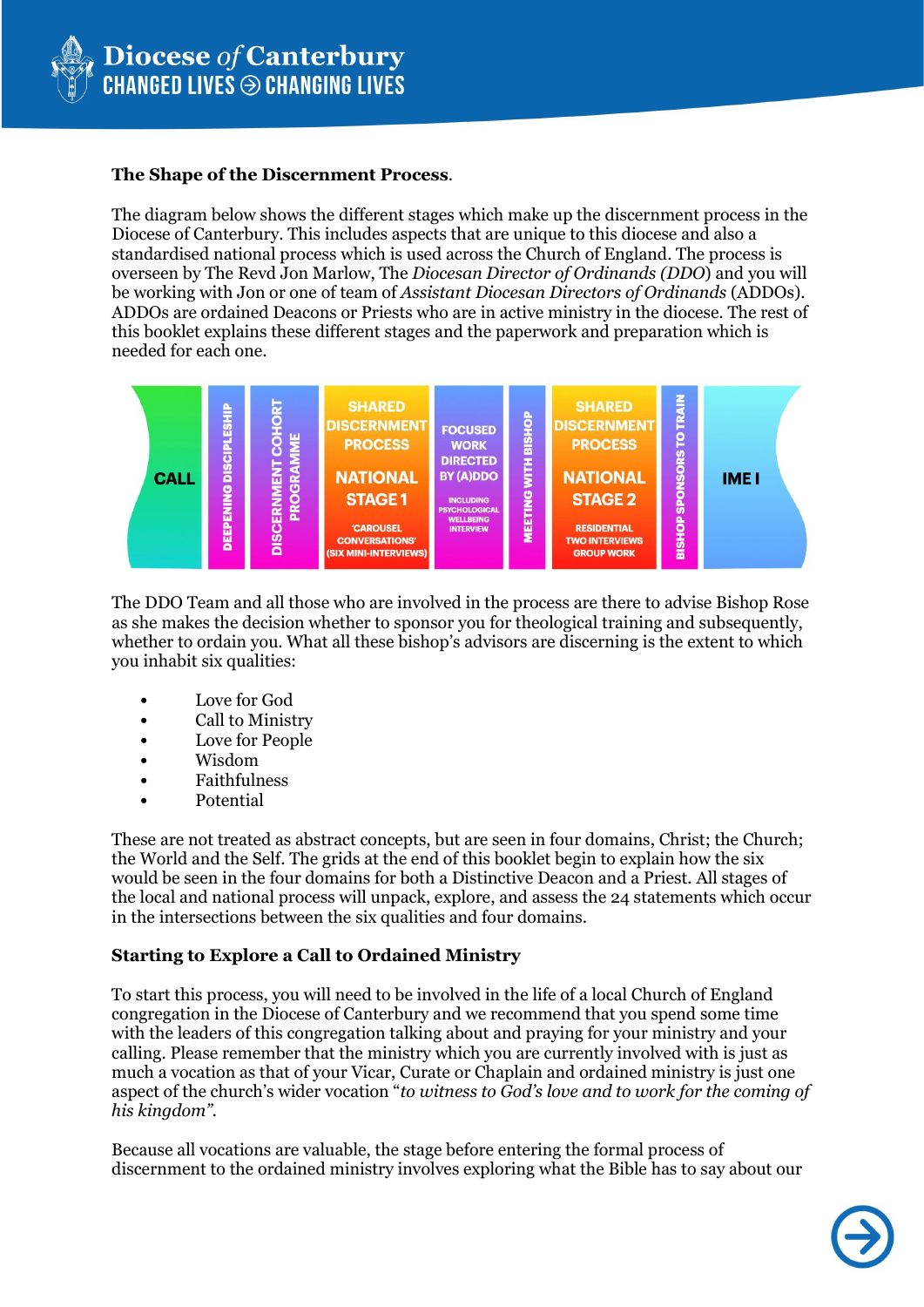

discipleship and calling, especially as it relates to our four diocesan pillars of Prayer, Studying the Scriptures, Generosity and Evangelism. We will also discover some of the different ways in which people across the diocese describe their vocation and the practical ways they have followed that call. This involves a one-day session called *'Here I Am*' and a eight-week course called *'Deepening Discipleship'* both of which give you opportunities to talk with others to help discern whether your particular call is to enter the discernment process described below, or whether you would like to follow a different pathway, such as Licensed Lay Ministry (also known as Reader Ministry), serving as a church officer or Authorised Local Ministry (ALM).

At this stage you should also have a sense whether your call is to be ordained as a *Distinctive Deacon*, or to be a *Deacon* who is subsequently ordained as a *Priest*. The books on the reading list at the end of this booklet will help you understand what makes each of these ministries distinctive.

Towards the end of this exploratory stage, you can request a pack of documents which you will need to read and complete in order to enter the next stage (*The Discernment Cohort Programme*). The longest of these is called the *'Ordained Ministry Enquiry Form'* which includes detailed biographical and financial information, asks you to describe the ministries you are currently involved with and also invites you to make a start articulating your calling to ordained ministry.

At this stage you will also need to supply the names of two referees, complete a DBS Check and Data Protection Consent Forms and complete two modules of online safeguarding training. The full list of documents you will need to submit are:

- Ordained Ministry Enquiry Form (OMEF).
- Confidential Safeguarding Declaration.
- Statement of Financial Position.
- The names of two Referees, one from your church community and one external to the church. (At this stage we will only write to your incumbent or chaplain asking them to give their support for you to enter the discernment process.)
- Data Protection Consent Form.
- Confirmation that you have completed online safeguarding training.
- Scanned copies of your birth certificate, baptism certificate and confirmation certificate. We will need to see the originals as some point in the process.

On receipt of your confidential declaration and OMEF, we will arrange for you to have a new Disclosure and Barring Service (DBS) Check. This is necessary, even if you currently have a DBS or hold a licence to minister in the Diocese of Canterbury.

There are two things which will add extra stages to the process which will be triggered by this paperwork. One is called a *Canon C4 Faculty,* which is required by law for anyone who wishes to be ordained who has been divorced and remarried, or who is married to a spouse who has been divorced. The Canon C4 officer will want to understand the background to the divorce(s) and to assure the bishop that your current relationship is stable.

The other extra stage will be required if a DBS Check come back with any 'blemishes'. We should already be expecting this as you will have declared it on your confidential declaration and the Diocesan Safeguarding Team will carry out a *Safeguarding Risk Assessment* before you enter the discernment process.

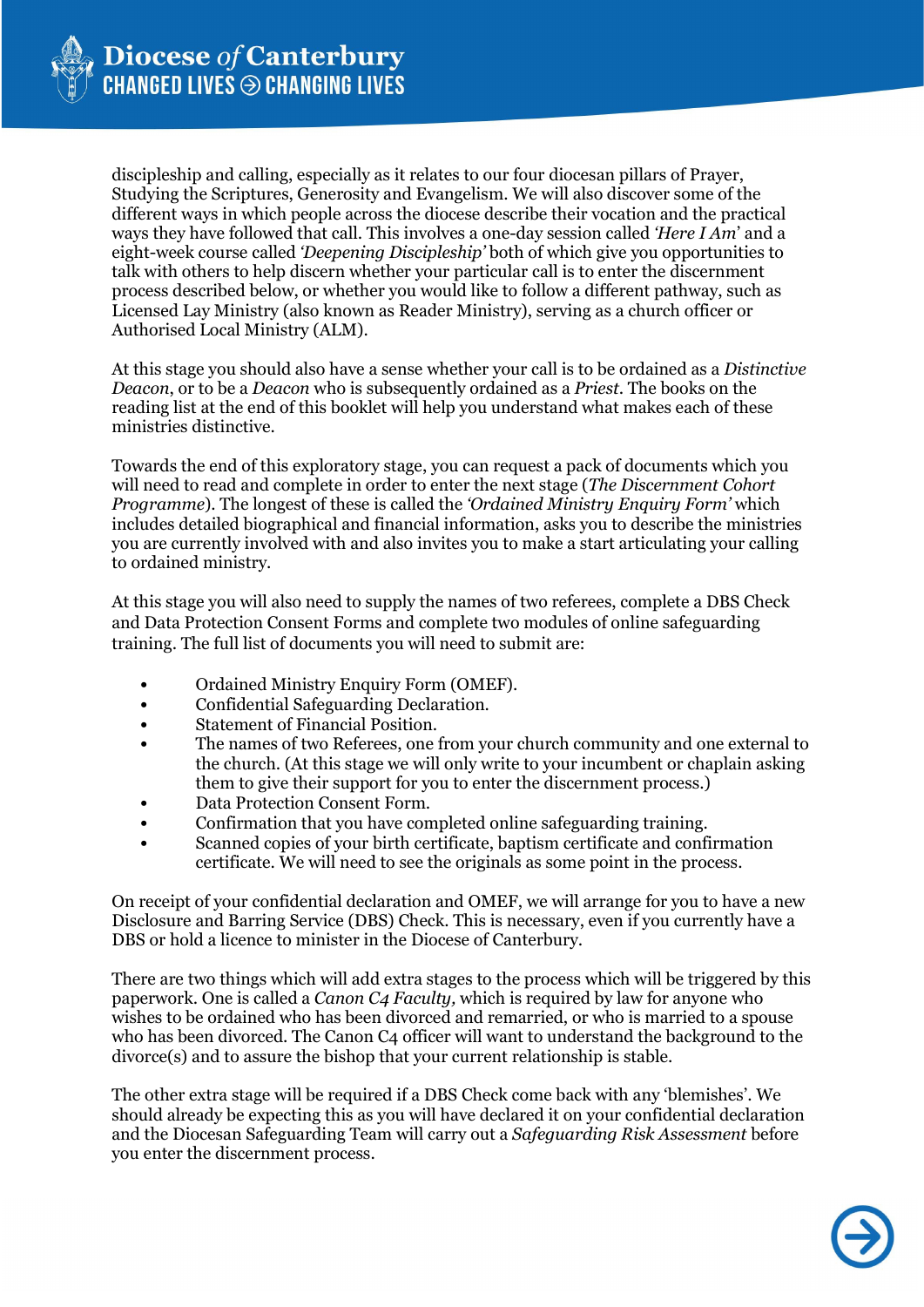

#### **Discernment Cohort Programme**

One of the joys of Christian ministry is that it is a team effort. We work as one body, with Christ as our head and everyone playing a part according to their gifts, passions and opportunities. Within the context of a church that lives, learns and serves together, discerning and exploring our vocation should also be a shared activity. In the Diocese of Canterbury, our *Discernment Cohort Programme* creates a small group of six candidates and two members of the DDO Team who will walk with you on your discernment journey.

The purpose of this programme is twofold. The first purpose is *formational* – the group is there to help you develop your understanding of ordained ministry and your own vocation, and to help you inhabit the qualities, attributes and characteristics associated with those who will be ordained deacon and priest. The second purpose is to gather evidence showing how you do inhabit the six qualities. This will be used by your (A)DDO to write the *sponsoring papers* which will be submitted before you attend the Stage Two assessment. The sponsoring papers will focus on how you have developed over the programme, rather than where you were at the start.

The outline below gives an indication of the structure of the eleven-month programme. Each of the individual assignments will be explained in detail at the preceding meeting and you should allow enough time to prepare properly for each meeting. All candidates are invited to keep a journal during the discernment process, and this would include your own reflections on the presentations, discussion, and shared learning during the meeting.

| Month 1:    | Cohort Meeting: Welcome and Introductions – 1000 Words                    |  |  |  |
|-------------|---------------------------------------------------------------------------|--|--|--|
| Month 2:    | What is a Priest/Deacon $I$ – The Ordinal                                 |  |  |  |
| Month $3$ : | What is a Priest/Deacon $II$ – Widening our Interpretation                |  |  |  |
| Month 4:    | Individual Meetings with (A)DDO                                           |  |  |  |
| Month $5$ : | The Five Marks of Mission                                                 |  |  |  |
| Month 6:    | A Place of Welcome                                                        |  |  |  |
| Month 7:    | Maintaining Healthy Relationships                                         |  |  |  |
| Month 8:    | Individual Meetings with (A)DDO                                           |  |  |  |
|             | Months 9/10: Theological Reflections on an Aspect of your Current Context |  |  |  |
| Month 11:   | Preparation for Stage One of the Shared Discernment Process               |  |  |  |

## **Carousel Conversations Stage One of the National** *Shared Discernment Process*

Stage One assessments will take place over a morning or afternoon session and will comprise a carousel of six *Multiple Mini Interviews* which explore different topics related to the six qualities. These will last 15 minutes each and will use a variety of creative techniques to help you engage with the issues being explored. The six stations do not map neatly onto the six qualities, they are:

- Vocation to Priesthood/Diaconate
- The Church of England
- Articulating Faith
- Practical and Pastoral Care
- Living as a Disciple
- Engaging with the World

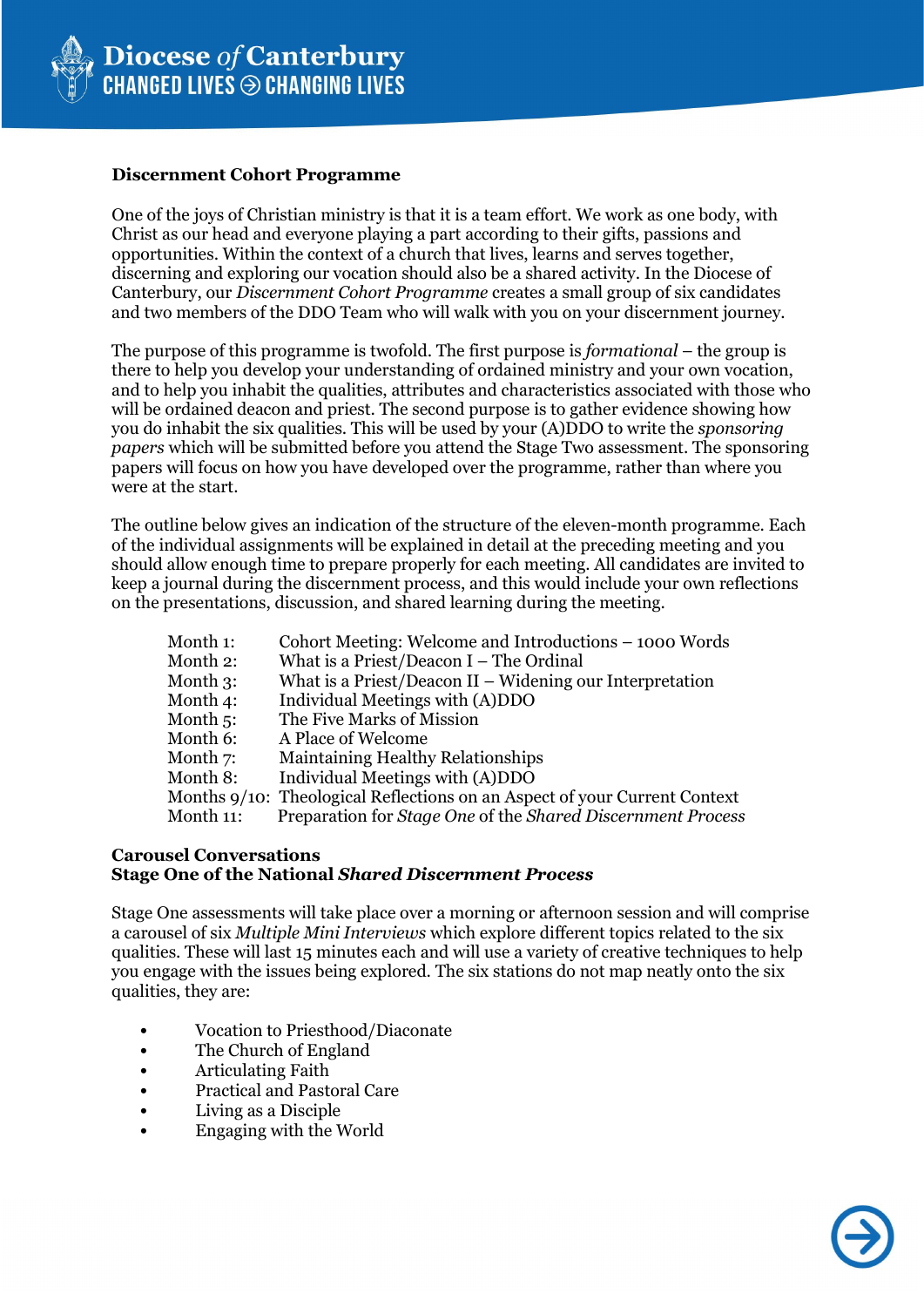

Each of these six stations will give feedback in the form of a numerical rating from 1-7. The feedback from these conversations will be used to plan more focussed work which you will need to undertake before attending the residential Stage Two assessment. This is also a break-point in the process for anyone whose report had raised 'red flags' which could be a barrier to ordination.

The paperwork which is needed before attending the carousel conversations comprises one page of contact details and some yes/no questions about some of the areas you have covered in the process so far. A second page invites you to introduce yourself to the assessors and also gives space for some comments from your (A)DDO.

## **Focused Work directed by one of the DDO Team.**

At this stage, the (A)DDOs who facilitated your discernment cohort will have got to know you well and will have received a report from the carousel conversations which will help them to build up a picture of how you inhabit the six qualities and where you might benefit from extra study, conversation, or experience. We will also ask your referees to write a detailed reference for you as you move through this stage.

With all this information in front of you, your (A)DDO or another member of the DDO Team will now work with you to devise a personalised programme which could include a placement in another church, practice interviews, psychometric testing, further reading or formal. There may also be some continued work in small groups if a number of candidates need to address the same area or would like to hone their presentation or facilitation skills.

# **Psychological Wellbeing Interview**

The Assessment for Psychological Wellbeing gives both you and your (A)DDO insight into aspects of your life and experience which may have an impact both on the discernment process and on ministry.

Typically lasting for around 90 minutes, an assessment focuses not on the Discernment Qualities, but on other areas which allow a deeper understanding of emotional health, integration, and well-being. The assessment will be done by a qualified professional – usually trained and experienced in psychotherapy or psychodynamic counselling and always accountable to a professional body. They will have been appointed to work empathically and insightfully with candidates as a part of the wider discernment process.

# **Interview with Bishop Rose**

When you and your (A)DDO agree that you are ready to attend Stage Two of the national process, they will book you a meeting with Bishop Rose. This will be when your (A)DDO feels that you are able to demonstrate how you meet the six criteria so that you are likely to receive a positive recommendation from the national assessors.

Bishop Rose, as the Bishop in Canterbury, will authorise funding for your training and license you to a curacy. This meeting is her opportunity to get to know you and to be sure that the person presented in your paperwork is the person she meets. Following this meeting, Bishop Rose will decide whether to sponsor you to the national Stage Two assessment. As Bishop Rose will not normally meet you again after Stage Two, this is an indication of her confidence that, should you be recommended at that stage, you are suitable to be trained for ordained ministry.

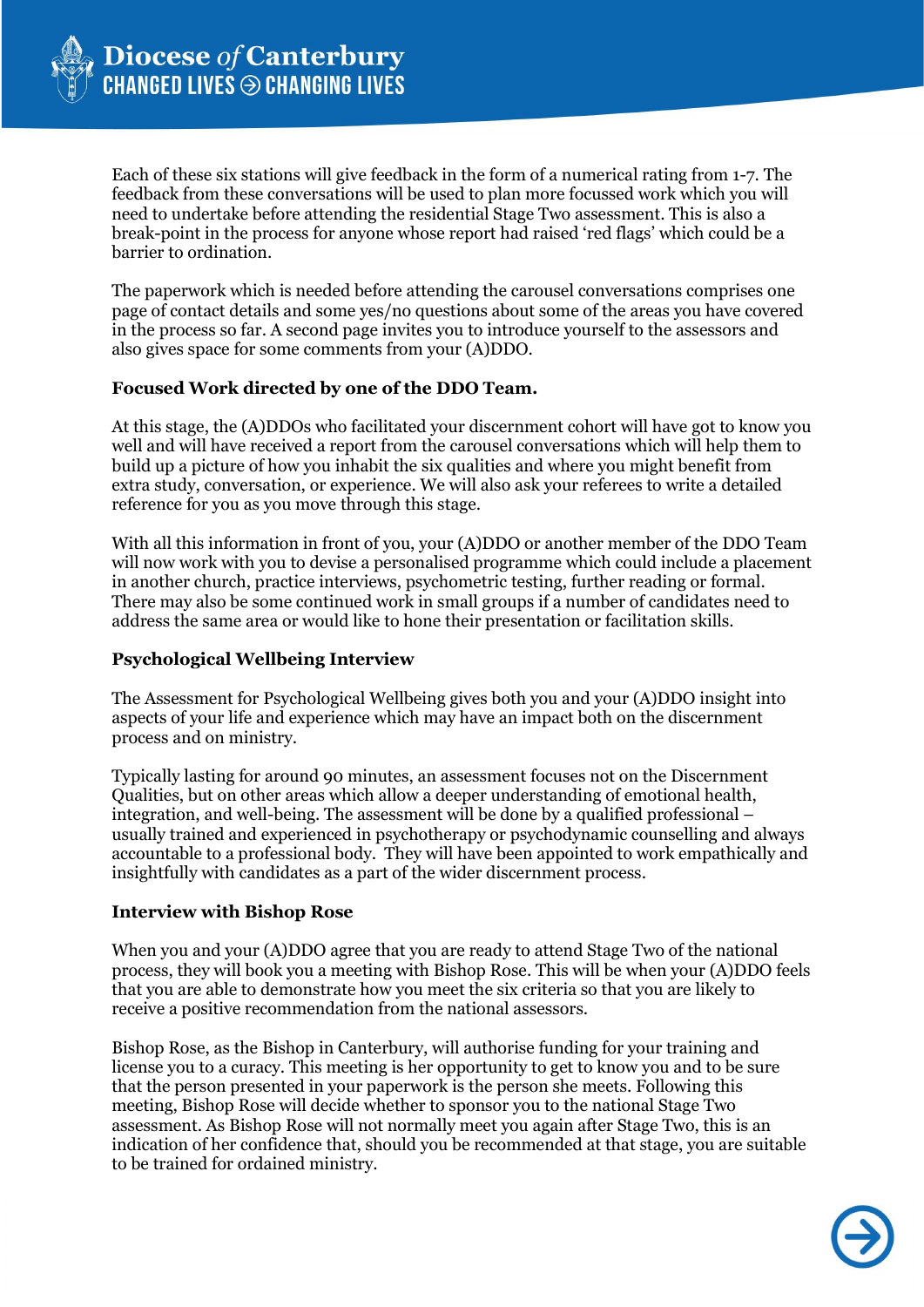

Please be aware that If Bishop Rose sponsors you for training, this does not guarantee that you will be ordained, or that you will be offered a stipendiary curacy. Towards the end of your training, your college or course Principal will make a further recommendation to Bishop Rose which will guide her whether to ordain you and where you would be best suited to minister.

Before you meet Bishop Rose, you will work with your (A)DDO to prepare a draft copy of the paperwork which you will write for the Stage Two assessment.

## **Stage Two of the National** *Shared Discernment Process*

The Stage Two assessment is a residential two-day process, although there is provision for candidates to attend during the day if this is necessary. During the two-day period, candidates will take part in a group exercise and will produce a 500-word written reflection prompted by it. Candidates will have two 90-minute interviews with pairs of assessors. Each pair will explore 12 of the 24 boxes on the qualities/domains grid. The assessors at Stage Two will not revisit the content of the Stage One assessment but will be looking for evidence of development in these areas.

Six weeks before the date of the Stage Two assessment, you and your (A)DDO need to submit the following paperwork to the National Ministry Team:

- Candidate's Proforma and Narrative. This is your statement to the assessors and includes:
	- $\circ$  Section A Contact Information<br> $\circ$  Section B About You. Up to 1.6
	- Section  $B -$  About You. Up to 1,600 words describing your occupational history, significant life events and their impact upon you, and your learning.
	- $\circ$  Section C The Six Qualities. Up to 2,000 Words which will help to bring you and your sense of calling to life for the assessors.
- Sponsoring Papers. These will be written by your (A)DDO and signed by both of you. They are also structured around the six qualities and will draw on all the work you have done and the conversations which have taken place in the process so far.
- Two references.
- An updated safeguarding confidential declaration.
- *Safeguarding Risk Assessment or Canon C4 Faculty (only if needed).*

# **Bishop's Decision and IME1**

Following the Stage Two assessment, the assessors will write a report for Bishop Rose which will make a recommendation whether you should be sponsored for training. If the recommendation is positive, you have three years to enter *Initial Ministerial Education* (IME) Phase 1. This can be full-time or part-time at one of the Church of England's *Theological Education Institutions* (TEIs). The amount of funding available is determined by your age, and the length and mode of training will be determined by the available funding, your current level of theological education and the type of ministry you are training for. You will usually have a discussion with your (A)DDO before the Stage Two assessment about which training pathway might be most suitable for you.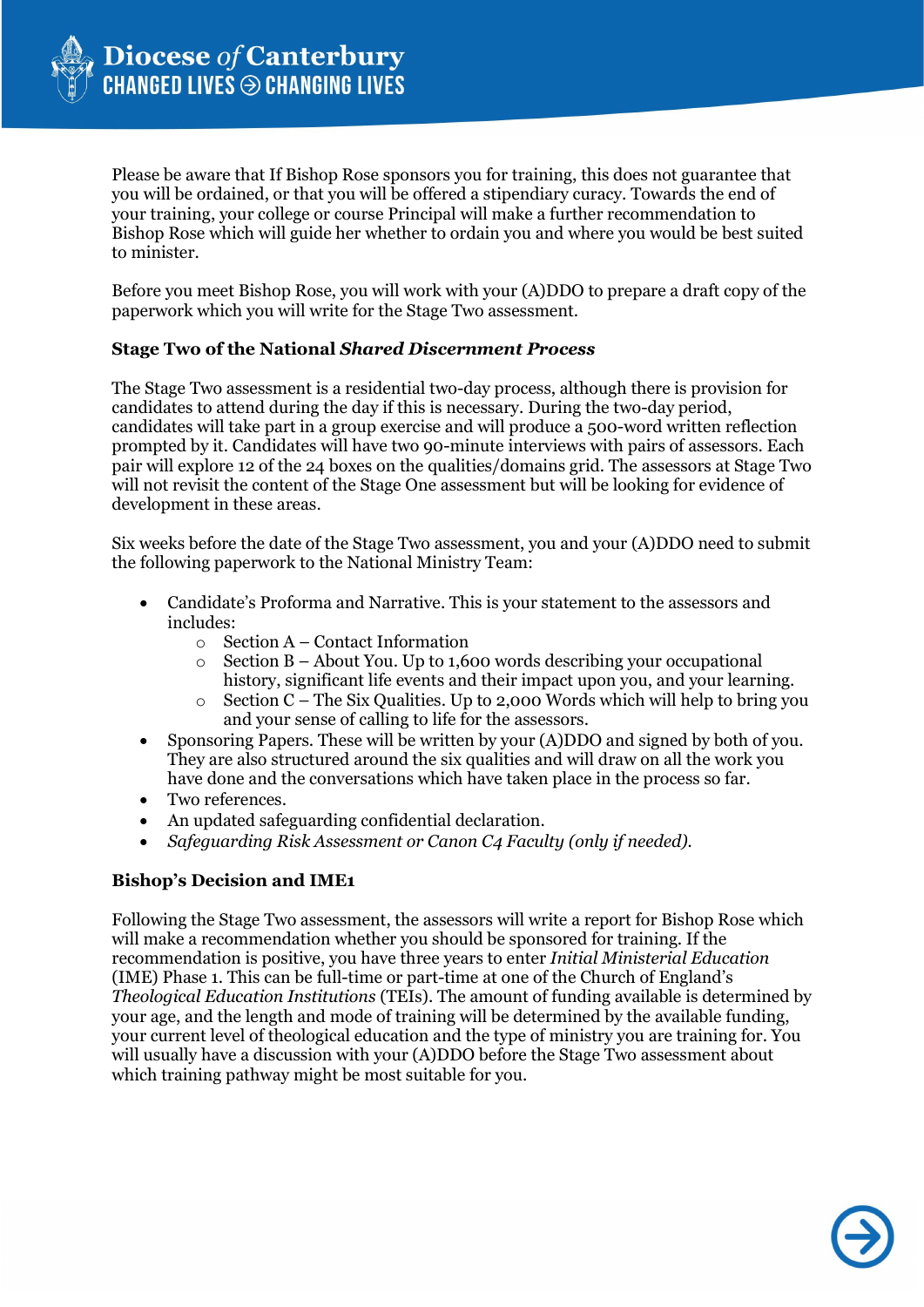

#### **What's Next?**

This booklet has looked at the different stages of the discernment process in some detail. Please don't be put off by the number of meetings or the quantity of paperwork involved, you only need to concentrate on one component at a time and you will be supported by the DDO Team throughout the whole process. We envisage that it is possible to complete the whole process so that you could start training two years after filling in your first forms.

If you were given this booklet by a leader at your church, and want to explore a call to ordained ministry, the next step would be to contact Jon Marlow using the details below.

For more information about the *Deepening Discipleship Course*, including when the next course will start, please search for 'Deepening Discipleship' on the [Diocese of Canterbury](https://www.canterburydiocese.org/our-life/spirituality-discipleship/explore-discipleship/deepening-discipleship/)  [Website.](https://www.canterburydiocese.org/our-life/spirituality-discipleship/explore-discipleship/deepening-discipleship/)

If you haven't spoken to your Vicar or Chaplain about your sense of call, please give them a copy of this booklet and arrange to have a conversation with them.

Now that you've read this booklet, you may feel that you are called to something other than ordination. If this is the case, please continue the conversation with your local clergy, a member of the Vocations Team (below) or one of the *Bishop's Advisors* listed overleaf.

#### **Contact the DDO and Vocations Team**

 *The Revd Jon Marlow Diocesan Director of Ordinands and Vocations Officer jmarlow@diocant.org*  01227 459401

**Nigel Collins Lay Ministries Adviser** *ncollins@diocant.org*  01227 459401 07732 681794

**Jacquie Town PA to the DDO Jtown@diocant.org**  01227 459401

07753 454585

Diocese of Canterbury Diocesan House Lady Wootton's Green **Canterbury** CT1 1NQ

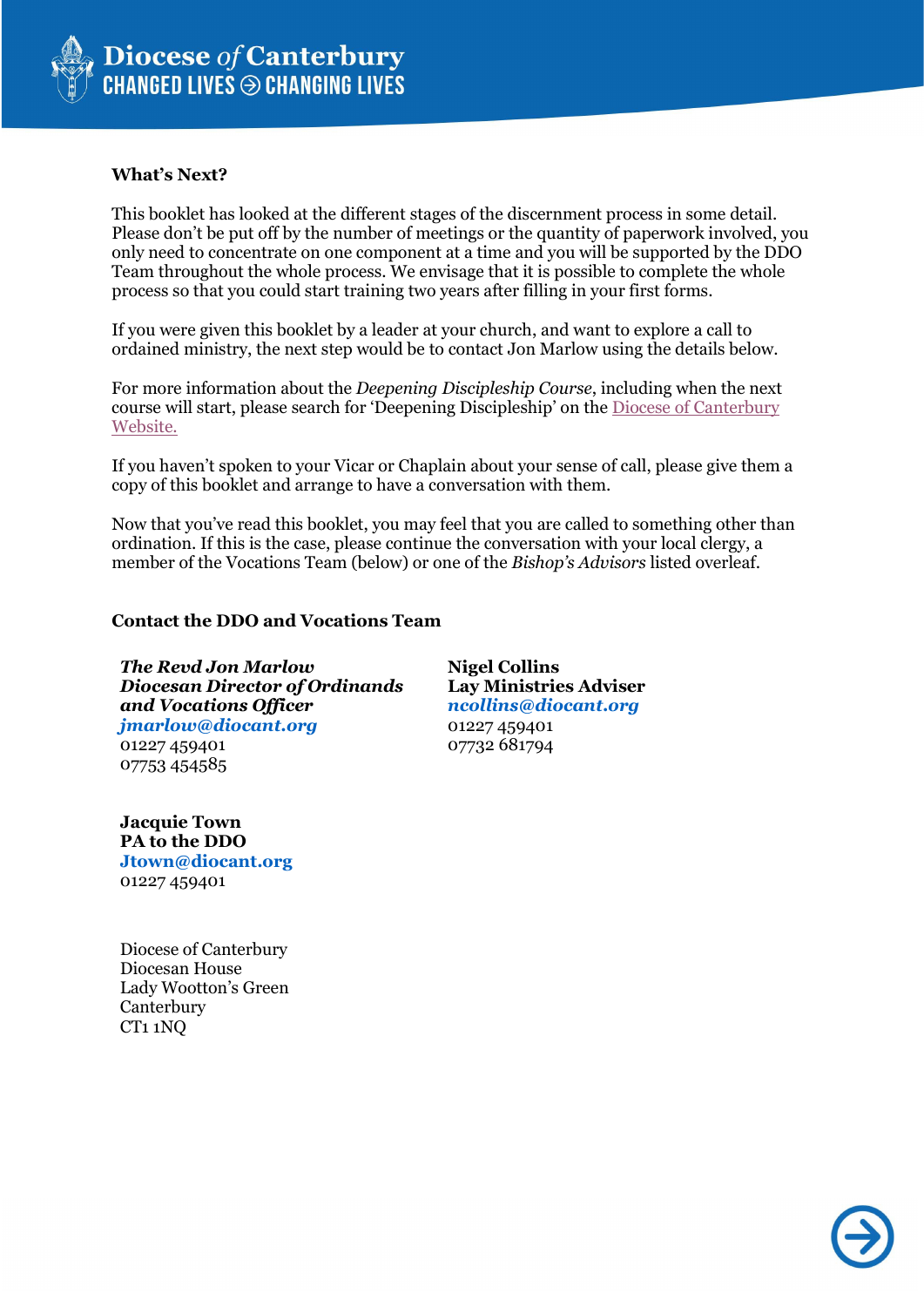

### **Support and Encouragement**

Bishop Rose has appointed advisors who can offer help and support at any point as you explore your calling. These advisors do not form part of the formal discernment process, so they are able to talk confidentially and impartially.

Samuel Keeler-Walker – Bishop's Advisor for LGBT+ [skeeler-walker@diocant.org](mailto:skeeler-walker@diocant.org)

Revd Beatrice Musindi – Bishop's Advisor for BAME Affairs [beatrice.musindi@hotmail.co.uk](mailto:beatrice.musindi@hotmail.co.uk) or 01843 579945 (home) and 01634 803254 (work)

Karen Adams – Bishop's Advisor for Disability [kadams@diocant.org](mailto:kadams@diocant.org)

Revd Estella Last – Bishop's Advisor for Women's Ministry [estellalast@gmail.com](mailto:estellalast@gmail.com) or 01227 206272

Revd Martin Burrell - Bishop's Advisor to Gypsy, Traveller and Roma Communities [mburrell51@googlemail.com](mailto:mburrell51@googlemail.com) or 07791 536713

Revd Fr Kevin Jacobs SCP – Bishop's Advisor for Self-Supporting Ministry [frkevin.0614@gmail.com](mailto:frkevin.0614@gmail.com) or 07572 690460

#### **Reading Suggestions**

There are a lot of books available which discuss mission and ministry in the Church of England, and you will be asked to engage with some of these during the discernment process. As you get started, please have a look at one of two of the books on this introductory list:

Rosalind Brown, *Being a Deacon Today: Exploring a Distinctive Ministry in the Church and in the World* (Norwich: Canterbury Press, 2005).

Stephen Cottrell, *On Priesthood: Servants, Shepherds, Messengers, Sentinels & Messengers*  (London: Hodder and Stoughton, 2020).

Steven J. L. Croft, *Ministry in Three Dimensions: Ordination and Leadership in the Local Church*. New ed. edn (London: Darton Longman & Todd, 2008).

John Lees, *Self-supporting Ministry: A Practical Guide* (London, SPCK, 2018).

Magdelene Smith, *Steel Angels: The Personal Qualities of a Priest* (London: SPCK, 2014).

Miranda Threlfall-Holmes and Mark Newitt (Eds)*, Being a Chaplain* (London: SPCK, 2011).

Graham Tomlin, *The Widening Circle: Priesthood as God's Way of Blessing the World*  (London: SPCK, 2014).